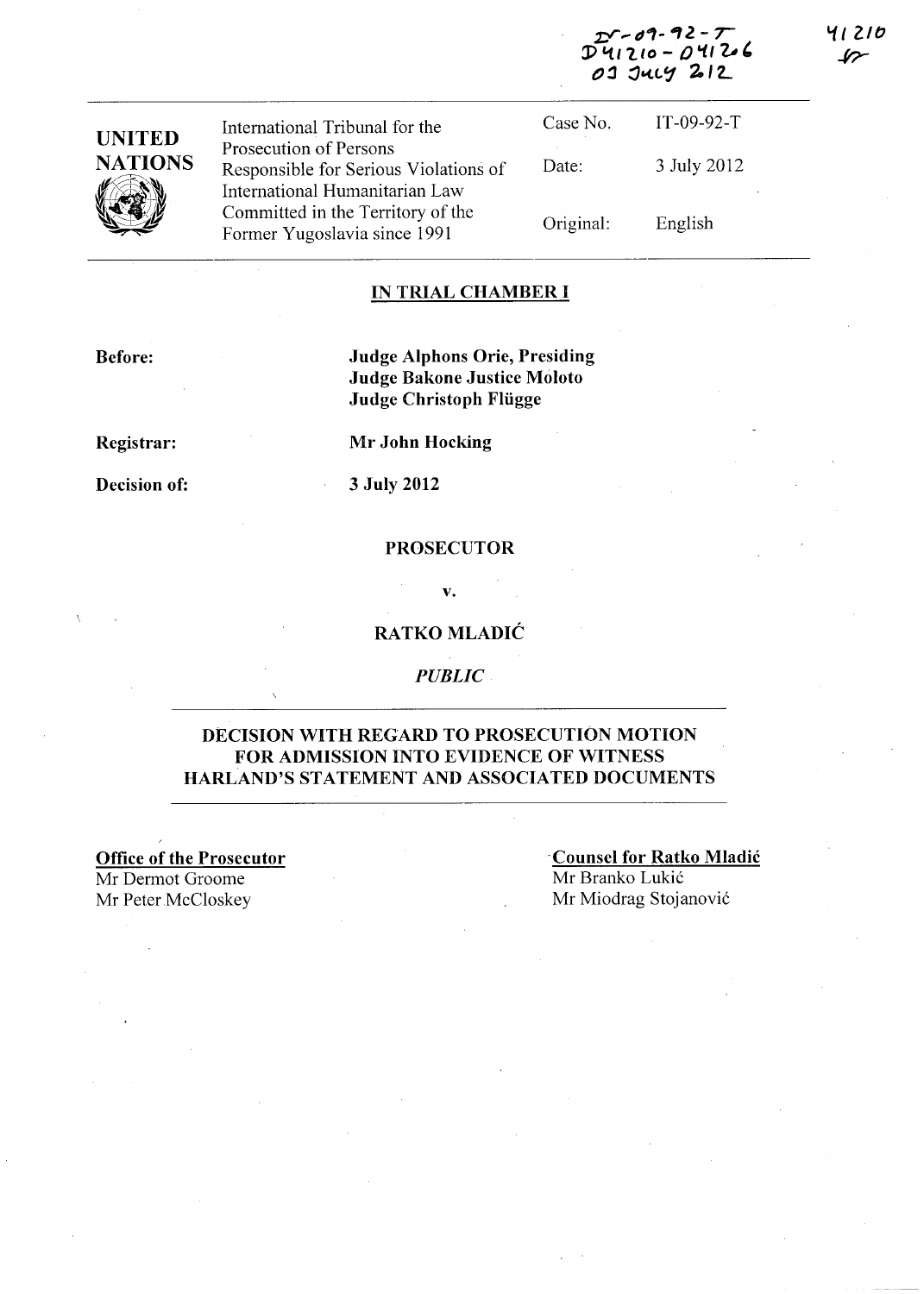## **I. PROCEDURAL HISTORY**

1. On 1 May 2012, the Prosecution filed a motion requesting admission of one witness statement and 35 associated documents in relation to Witness Harland.<sup>1</sup> The Defence responded on 15 May 2012.<sup>2</sup> The Prosecution requested leave to reply on 22 May 2012, attaching its reply.<sup>3</sup> On 30 May 2012, through an informal communication, the Chamber granted the Prosecution leave to reply.4

# **11. SUBMISSIONS OF THE PARTIES**

2. The Prosecution submits that Witness Harland's evidence relates to "each of the four , primary components of the Indictment" and that he personally met with Ratko Mladić.<sup>5</sup>

3. The Defence raises five objections to Witness Harland's proffered evidence. First, the Defence opposes the Motion because by tendering associated documents, the Prosecution fails to comply with the Chamber's guidance on this issue.<sup>6</sup> Secondly, the Defence submits that the Prosecution should be ordered to redact those portions of the witness statement which the Prosecution indicated it will not rely upon.<sup>7</sup> Thirdly, the Defence objects stating that the witness expressed expert opinions in his statement and argues, as such, that the procedure of Rule 94 *bis* of the Rules should be followed.<sup>8</sup> Fourthly, the Defence opposes the inclusion of incomplete citations of documents in the statement.<sup>9</sup> Lastly, the Defence argues that the subject matter to be covered by the witness is so significant that the witness should be brought *viva voce*.<sup>10</sup> The Defence also indicates that it will require more time for cross-examination and that it reserves the right to conduct a full cross-examination "without limitation". 11

Addendum to Prosecution 92 ter Motion: RM505 (David Harland), 1 May 2012 ("Motion"). The Chamber notes that this filing followed earlier litigation in relation to a Rule 92 ter application for this witness. In this earlier litigation, the Prosecution requested leave to amend the Rule 65 ter summary for this witness. Considering that the Defence did not object to this request and that it was provided with the amended Rule 65 fer summary on 3 April 2012, the Chamber accepts the amended Rule 65 ter summary for Witness Harland.

 $\overline{2}$ Defence Response to Prosecution Rule 92 ter Motion: RM505 (David Harland), 15 May 2012 ("Response").

 $\overline{\mathbf{3}}$ Prosecution Request for Leave to Reply and Reply to Defence Response to Prosecution Rule 92 ter Motion: RM505 (David Harland), 22 May 2012.

<sup>&</sup>lt;sup>4</sup> Through informal communications, the Chamber also extended response deadlines and granted 15 requests for leave to reply in relation to some of the other pending Rule 92 ter motions.

<sup>5</sup> Motion, para. 4.

 $\frac{6}{7}$  Response, paras 4-9.

Response, paras 10-12. This amounts to 84 paragraphs or portions thereof, see Motion, para. 8.

 $\overline{\mathbf{8}}$ Response, paras 13-16.

 $^{9}$  Response, paras 17-20.

 $^{10}$  Response, paras 21-24.

Response, para. 9, Conclusion.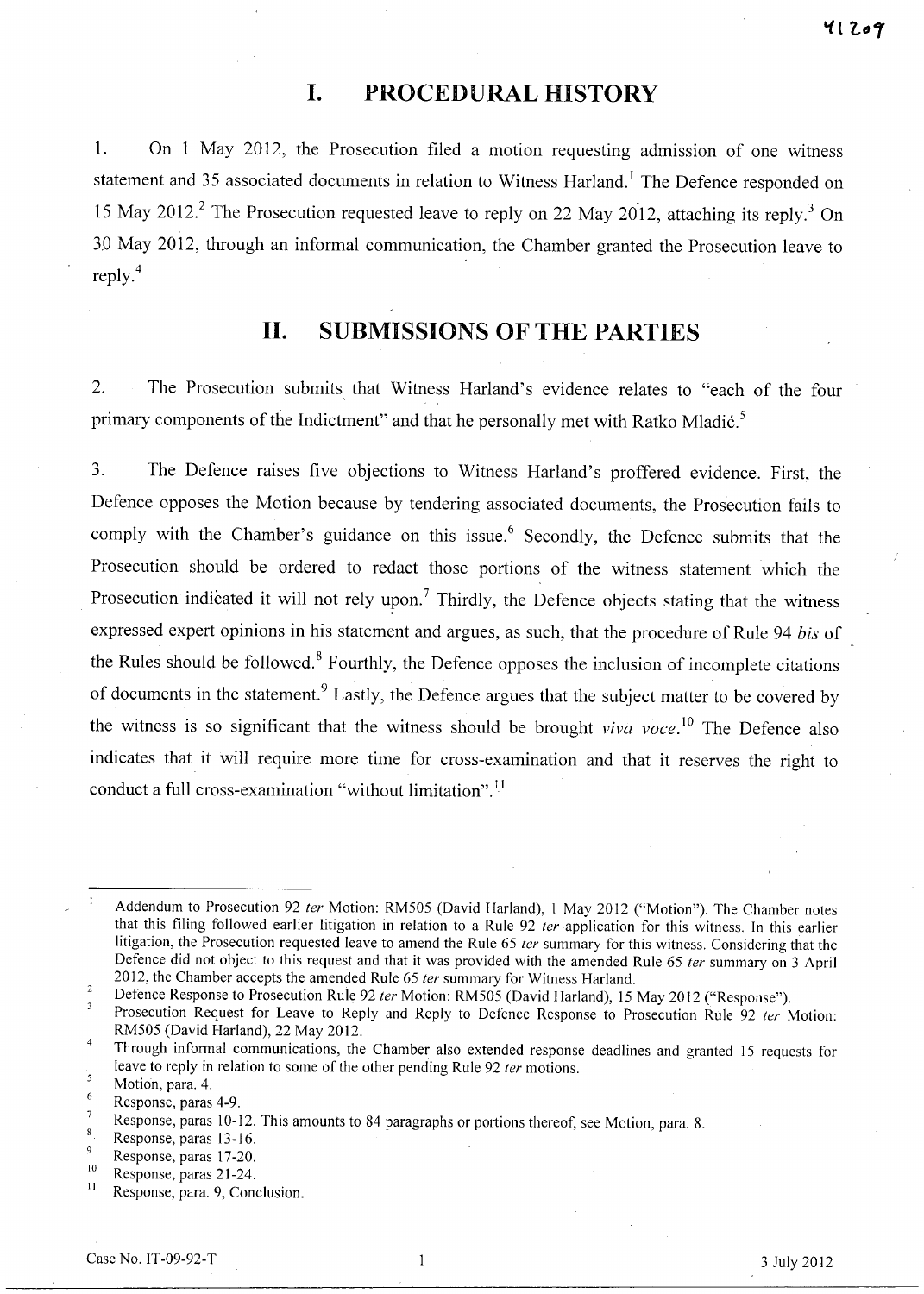## **Ill. APPLICABLE LAW**

4. Rule 92 fer of the Tribunal's Rules of Procedure and Evidence ("Rules") provides in relevant part that a Trial Chamber may admit the evidence of a witness in the form of a written statement under the following conditions: (i) the witness is present in court; (ii) the witness is available for cross-examination and any questioning by the Judges; and (iii) the witness attests that the written statement accurately reflects that witness's declaration and what the witness would say if examined.

## **IV. DISCUSSION**

5. In general, the Chamber understands Rule 92 fer motions to be instruments notifying the opposing party and the Chamber of evidence to be presented in written form. The opposing party prepares for the witness's testimony on the basis of the Rule 65 ter summary, but also on the basis of a Rule 92 fer motion. As a general rule, the opposing party should prepare for a witness's testimony assuming that the witness's full statement will be admitted into evidence. The Chamber cannot decide on the admission of a witness statement under Rule 92 ter of the Rules until all of its requirements have been met. The requirements of Rule 92 ter can only be met once the witness appears in court and attests to the accuracy of his statement. Regardless of this, the Chamber will decide on a few of the Defence's objections already now. The below discussion is specific for the Defence objections to the statement of Witness Harland, but also contains the Chamber's general approach to some issues which may be applicable to other Rule 92 ter motions.

6. In relation to the first objection, the Chamber notes that on 19 June 2012, it provided the parties with a courtesy copy of its Additional Clarification and Amendment of the Guidance on the Tendering and Presentation of Evidence. This decision will be read into the record in due course. It addresses the Defence's objection on this ground. Nonetheless, the Prosecution was expected, and is hereby reminded, to review whether all associated documents need to be tendered and also whether any of the proffered evidence overlaps with adjudicated facts of which the Chamber has taken judicial notice. The Chamber expects an update on these issues by the time the witness appears in court.

7. In relation to the second objection, the Chamber refers to its previous guidance on this issue.<sup>12</sup> As was expressed there, it is illogical to tender and/or admit evidence that is expressly identified as not to be relied on. Accordingly, the Prosecution is instructed to redact those

 $12$  T. 205.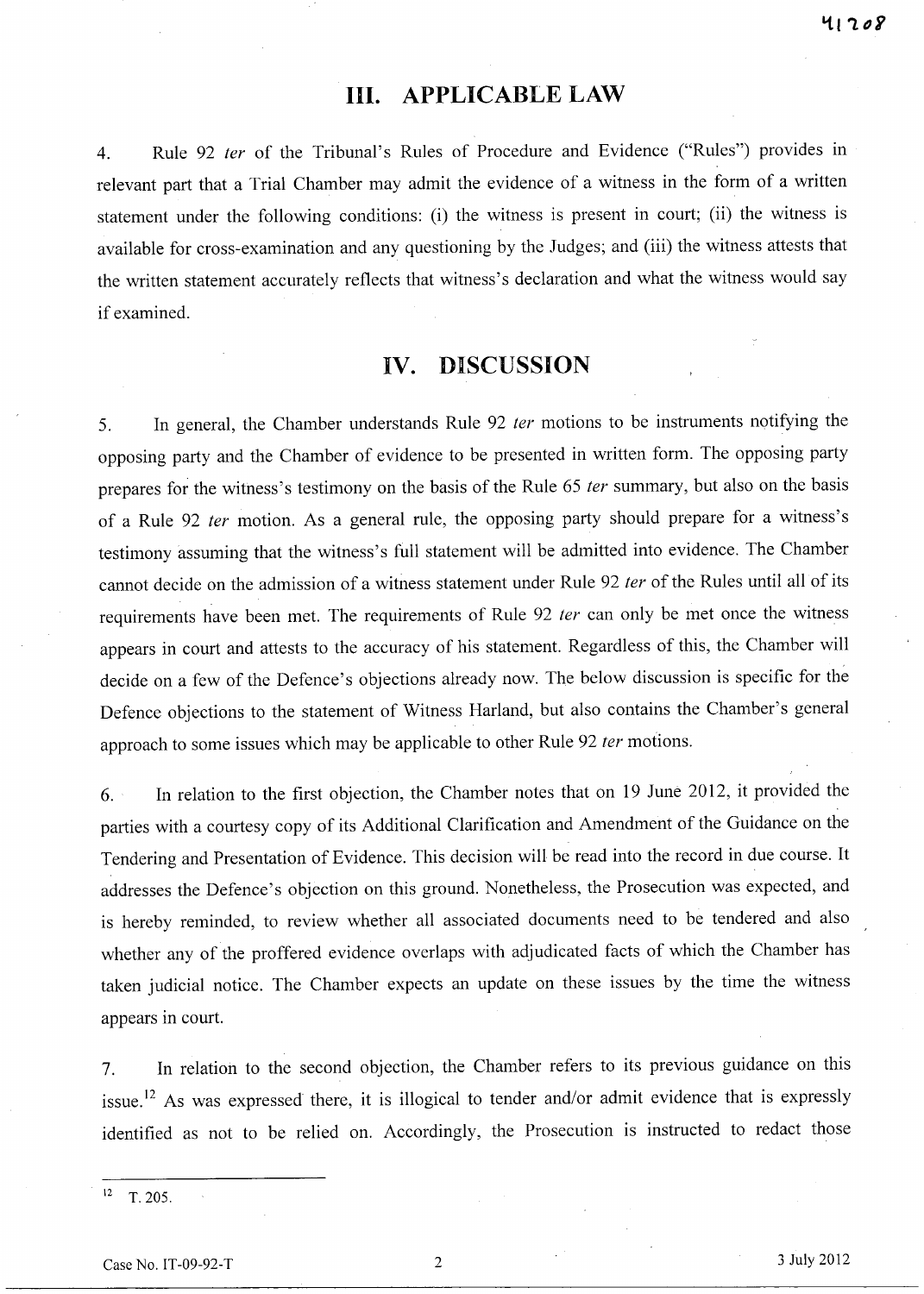paragraphs and portions of the witness's statement upon which it indicated that it does not intend to rely.

8. In relation to the third objection, the Chamber expects that proposed fact witnesses provide testimony describing their observations and factual knowledge of events. The Chamber further expects the parties to only elicit factual testimony from such witnesses. Nevertheless, proposed fact witnesses often also provide conclusions or opinions.<sup>13</sup> This occurs when testifying in court as well as in written statements. In such situations, the Chamber expects the parties to explore such conclusions or opinions with a view to eliciting a clear basis for them, unless such a basis is already apparent from the written statement.<sup>14</sup> If such conclusions or opinions are not further explored, or the witness is unable to provide a clear basis for them, they remain unsupported, un-sourced conclusions or opinions of a witness. As a result, absent any other corroborating evidence, the Chamber will not give any weight to such opinions or conclusions but will not require that the transcript or statements be redacted. Even if such conclusions or opinions are further explored or if the witness provides a basis for them, whether in court or in a written statement, .it remains the Chamber's decision whether to follow such conclusions or opinions when assessing the evidence in its entirety.<sup>15</sup> Therefore, paragraphs 5, 21, 32-34, 36-40, 68-71, 88, 93, 96, 125, 169-170, 182, 204, 214-215, 230-233, 260, 276-278, 291, and 296 do not need to be redacted as requested by the Defence.<sup>16</sup> However, to avoid any misunderstanding, the Chamber specifically draws the parties' attention to footnotes 14 and 15 of this decision.

9. In relation to the fourth objection, the Chamber considers that the Defence has the opportunity to' further explore specific matters contained in the statement or contextualise them, if needed. This is not affected by the use of Rule 92 *ter.* 

<sup>&</sup>lt;sup>13</sup> In this context, the Chamber notes that for a number of proposed fact witnesses, the Prosecution has acknowledged that some of their opinions are based on expert knowledge (see p. 214 of the Prosecution's witness list of 10 February 2012 in relation to medical professionals who treated sniping and shelling victims). The Chamber expects that if the Prosecution seeks to elicit opinions based on witnesses' apparent expertise, the Defence will be given sufficient notice pursuant to Rule 94 *bis* of the Rules, in order to be able to challenge such opinions or conclusions. Furthermore, the parties should clearly announce in related motions or notifications that they intend to rely on expert conclusions of proposed fact witnesses,

<sup>&</sup>lt;sup>14</sup> See for example, paragraph 276 of the witness's statement which refers to "research" as a basis for the witness's conclusion, without further specifying that research, .

<sup>&</sup>lt;sup>15</sup> For example, paragraph 260 of the witness's statement contains the witness's opinion on whether certain documents include Mladic's handwriting. Considering that no special expertise has been argued for this witness to make such an assessment and that the assessment seems to be merely based on a layman's comparison of different handwriting samples, the Chamber already indicates that it is unable to adopt these conclusions on the basis of the statement alone.

<sup>&</sup>lt;sup>16</sup> The Chamber further notes that the Defence sometimes confuses opinion evidence with factual evidence. For example, factually describing what was written in a contemporaneous report, even if it contained opinions, is not opinion evidence, see e.g. paras 182 or 215 of the witness's statement.